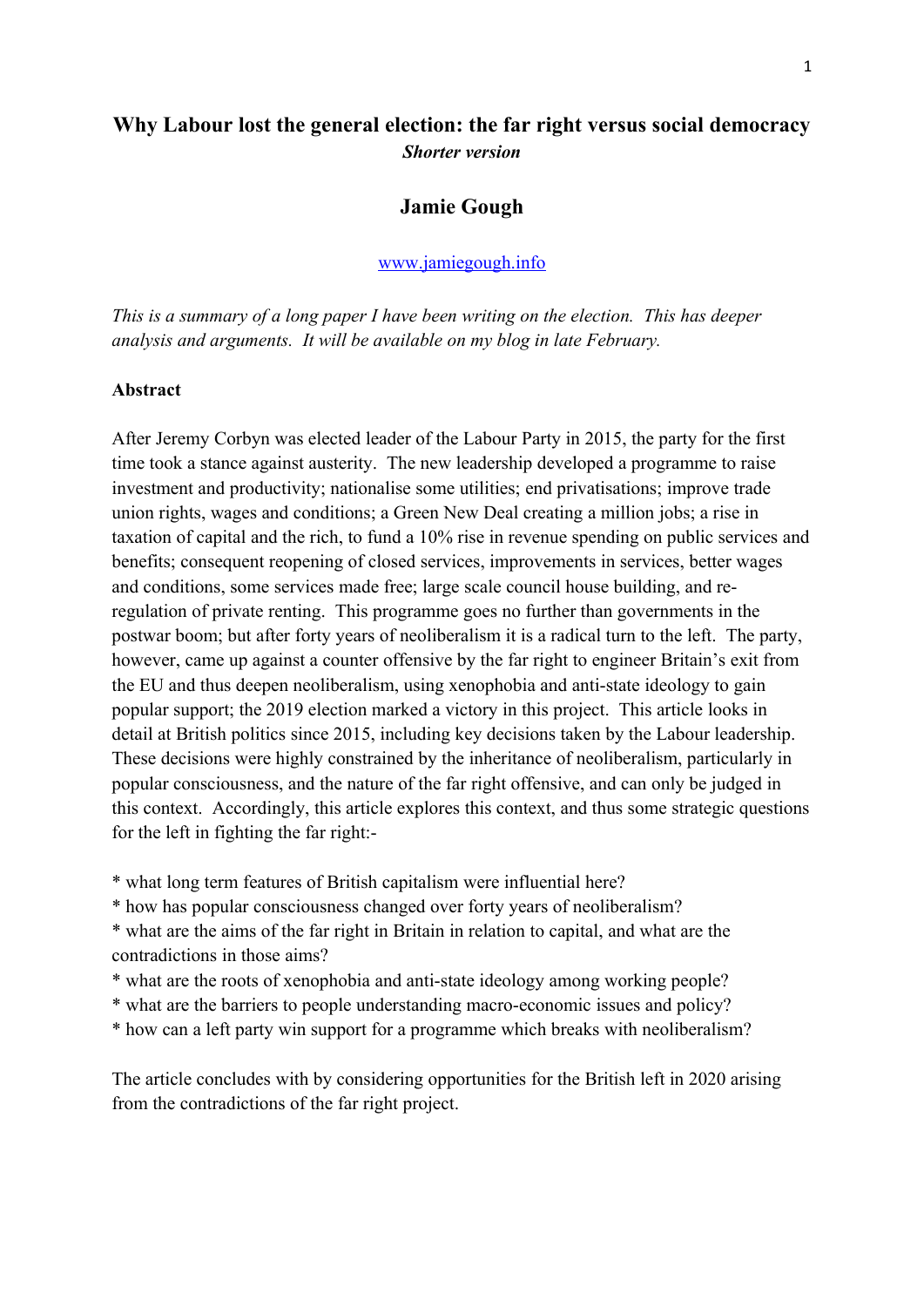#### **1. The vote**

The Tories won the election with 43.6% of the vote to Labour's 32.2%. The Tories took 57 seats off Labour, all Leave seats in the Midlands, North and Wales, and have a majority of 80 seats. Labour received a roughly equal share of the vote in each social class  $(A - E)$ , as did the Tories, so the class basis of the parties' support changed. *However,* the vote is not as dire as many think. Labour's share of the vote was higher than in 2015, 2010 and 2006. But the spatial distribution of Labour votes (concentrated) and Tory votes (diffuse), combined with the first-past-the-post system, gave the Tories a disproportionate number of seats. The social democratic vote, including the SNP, PC, Greens and SDLP, totalled 39.7%. The Conservative vote increased only a little from the 2017 election, while Labour's fell by 2.6 million; many former Labour voters did not vote. There was a huge age divide in voting: Labour was supported by the majority of people under 50 and the Conservatives by the majority over 50. People aged 18-24 voted 60% for Labour and 18% Tory, whereas for people aged 65 and over the proportions were the reverse.

In the crucial Leave constituencies, people failed to vote Labour for three main reasons:-

(i) support for Brexit, and a wish to 'get it done';

(ii) contempt for, or hatred of, Jeremy Corbyn;

(iii) some, but fewer, people were not convinced of the feasibility of Labour's economic programme (Helm, 2019).

Implicitly, the *benefits* of Labour's economic programme were not perceived as sufficiently strong to outweigh these negatives. A very common view encountered by canvassers was *indifference* to the election: a belief that the government/ state/ politicians can do nothing, or that 'they're all the same' (Chakrabortty, 2019a). This article is focused on unpacking these views and explaining their origin.

### **2. The Conservatives' record**

Coalition and Conservative governments since 2010 have presided over the worst recovery from the 2008 financial crash of any major country. Productive investment has been very low; productivity growth has been the worst since the industrial revolution. Wages have not increased and conditions have work have deteriorated. Taxes on business and the rich have been reduced, while public services and benefits have been slashed. The Tories systematically fomented xenophobia and racism, and sentiment against the poor and people with disabilities. Boris Johnson, as a journalist, 8 year mayor of London, and leader of Brexit, is an atrocious individual. A party with this egregious record of economic and social failure, attacks on human rights and rule of law, and a five year internal split, led by an incompetent liar, should have been a sitting target for the Labour Party; yet it triumphed.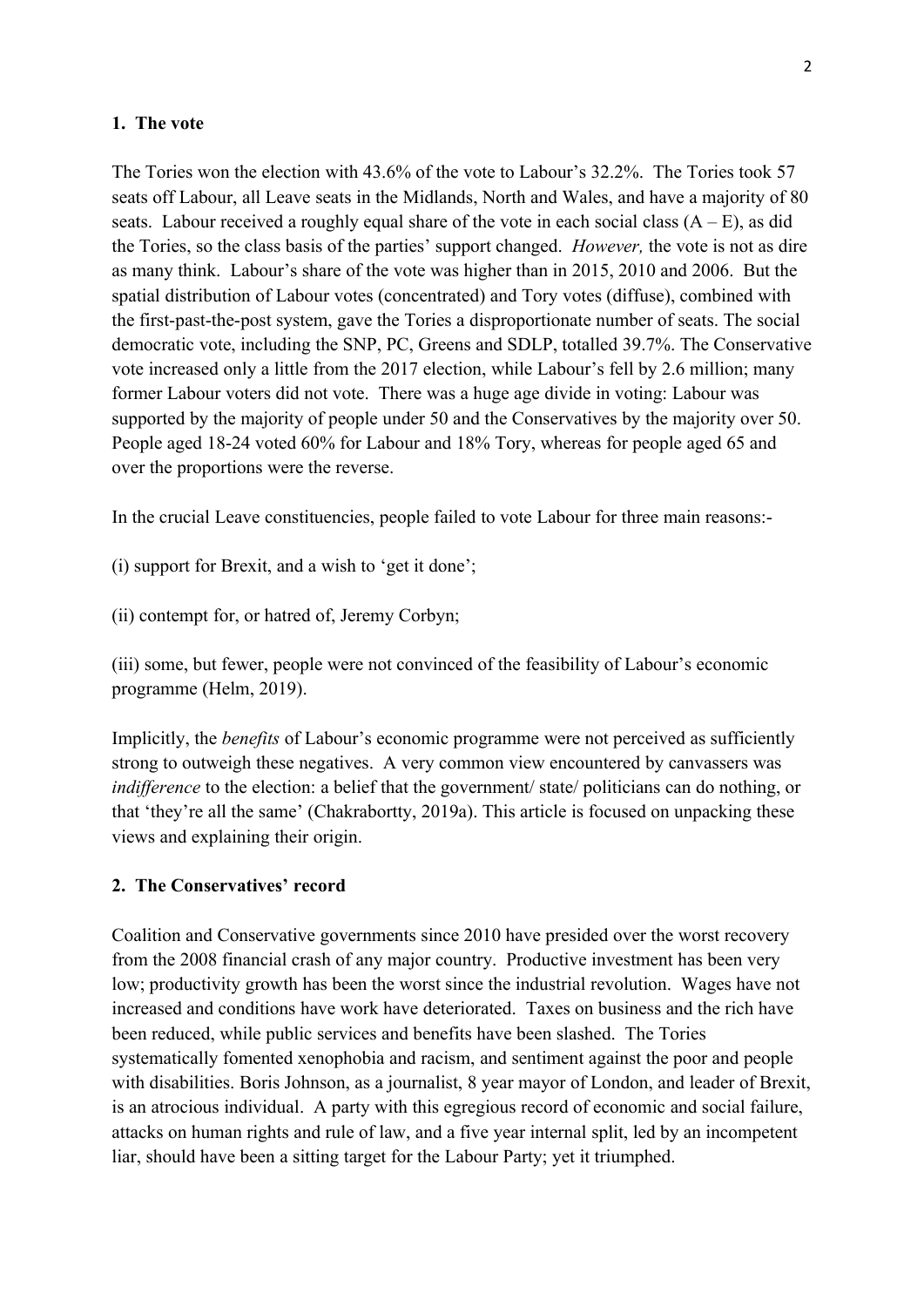### **3. Explaining the election result**

The right and centre of the Labour Party and associated commentators have used two arguments to explain the result:-

(i) Mistakes and incompetence of the Corbyn leadership. But it is absurd to attribute to a few individuals complete responsibility for a major national event. The leadership's actions were highly constrained by deep internal divisions within the party, a forty-year neoliberalisation of the economy, social life, popular consciousness and politics, and a Brexit offensive by the Tory Right which was backed by important sections of capital and most of the press. What we need to unravel is the *dialectic* (mutual construction) of this hostile external context and the decisions of the party.

(ii) The manifesto being too left wing. As we have seen, some people did not vote Labour because they thought the programme unfeasible, or that they would be taxed more. But the majority vote for Labour of people under 50 was motivated, overwhelmingly, by the manifesto. Scepticism about the manifesto does, however, raise questions about its presentation (see section 8 below).

The election result was partly caused by political processes in the narrow, conventional sense, including:-

(a) Corbyn weakened and undermined by the inheritance of New Labour politically and institutionally within the party.

(b) The massive imbalance between the parties in the media, the social media. Massively unequal funding. The Tories' threats to the BBC and C4. The refusal of Johnson to take part in TV debates.

(c) The Tories' stringing out of the negotiations with the EU, creating impatience to 'get Brexit done'; Johnson presenting himself as having no connection with the previous Tory party.

(d) Multiple illegal actions by the government and by the Leave campaign.

(e) The successful characterisation of Corbyn as anti-semitic by the Labour right, without evidence; the inability of Labour to communicate the real racist policies, actions and propaganda of governments 2010-9, the Tory party, and Johnson, which have materially affected millions.

In this piece, however, my focus is different: the popular ideas, feelings, cultures and ideologies that underlay the vote. I examine knowledge of and ideas about: the economy (Britain's economic relationship to the EU; Labour's economic programme); immigration; British and EU policies and structures; and the views and strategies that people consequently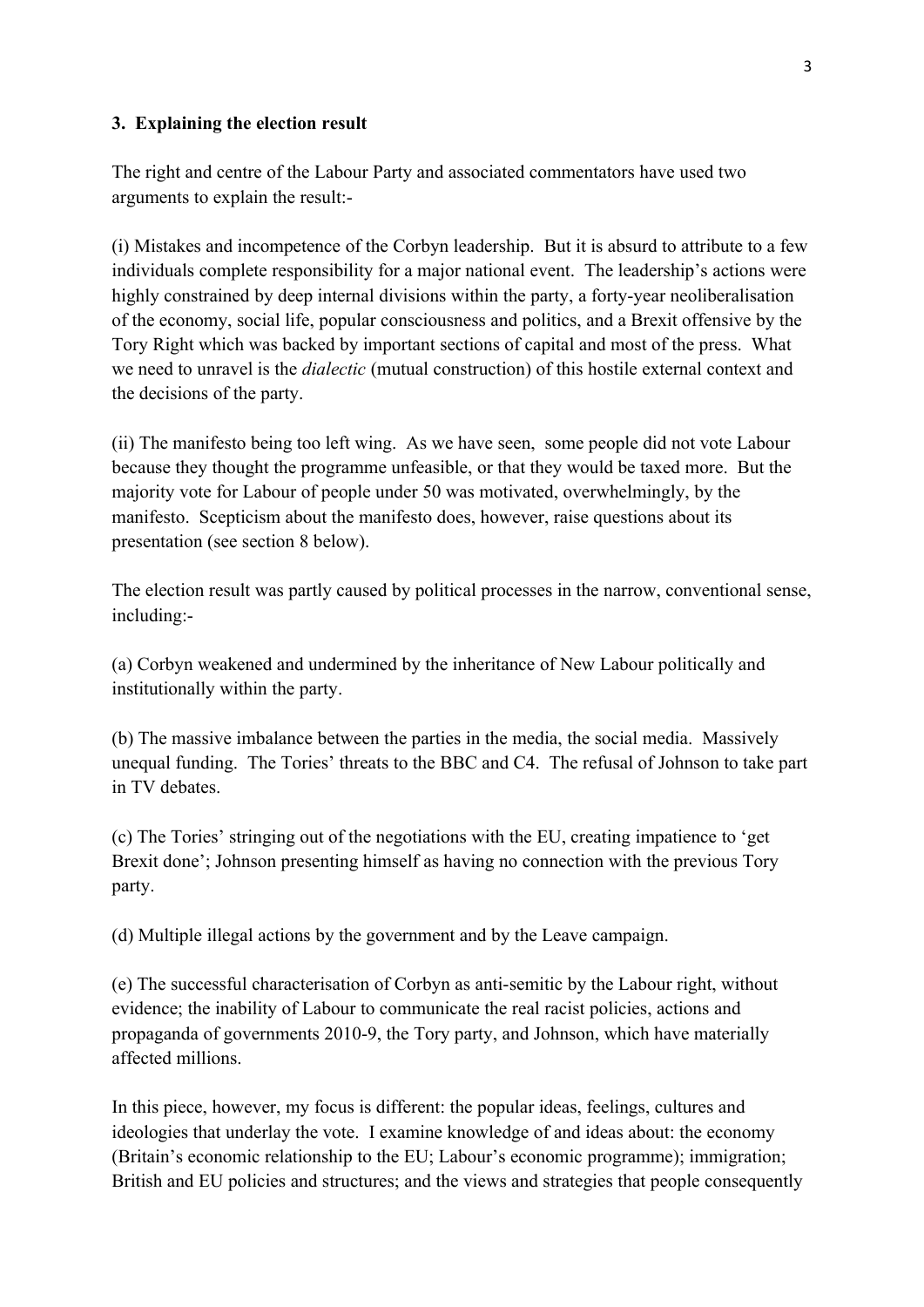adopt. Popular understanding a social democratic programme, and combating xenophobia, are major problems for left parties and movements in all countries of the world, given the dominance of rightwing populism. Accordingly, these are the central concerns of this piece.

A fuller explanation of the referendum and election votes would start with some very long term structures: how capital-labour relations and the limitations of the state in capitalism depoliticise workers; how Britain's role as prime imperialist power shaped class relations and consciousness; and the long history of British working class conservatism. But no space here.

### **4. How neoliberalism has shaped popular consciousness**

Since the 1970s the political economy of Britain has been dominated by neoliberalism. This has shaped all aspects of everyday life, and thus the ability of people to participate in collective organisations, and their feelings, ideas and ideologies (Raymond Williams's notion of culture as 'structure of feeling'). There is only space for a crude account here. But it will hopefully suggest the importance of thinking about ideology; this is absent from most accounts of the election defeat that I have read. You can doubtless flesh out this account yourself.

Neoliberalism is a strategy of capital to restore the rate of profit, by moving capital from lowto higher-profitability sectors and by increasing the rate of exploitation of labour. In Britain this has resulted an enormous decline in manufacturing employment and mining, including of large workplaces. There has been large decline in trade union membership in the private sector. People in a neighbourhood seldom now work in the same workplace or industry. Changes in the housing market, and the need to move for work, have eroded neighbourhood ties. People's time and energy for direct social interactions and politics have been eroded by the intensification of work, anti-social working hours, declining provision of public services, unhealthy consumption and travel modes, and erosion of physical and mental health. People who care for children and older dependents usually have no time or energy left for anything else.

New goods, services and consumption spaces, including home making and tourism, provide powerful compensations and distractions. But given stagnant incomes, many people have had to borrow to afford these, or even to buy essentials. Many older people, in contrast, have taken the Methodist path of living within their means.

These changes have led to increased individualism and a decline in notions of collective good. Social and cultural life has become increasingly competitive and antagonistic. This encourages a strategy of competition with members of other ethnic or 'racial' groups. Yet paradoxically, in reaction to the insecurity of neoliberalism, people also seek non-class collectives in which they feel safer and cared for: real or imagined white communities, the British or English nation with its glorious past: 'collective narcissism'.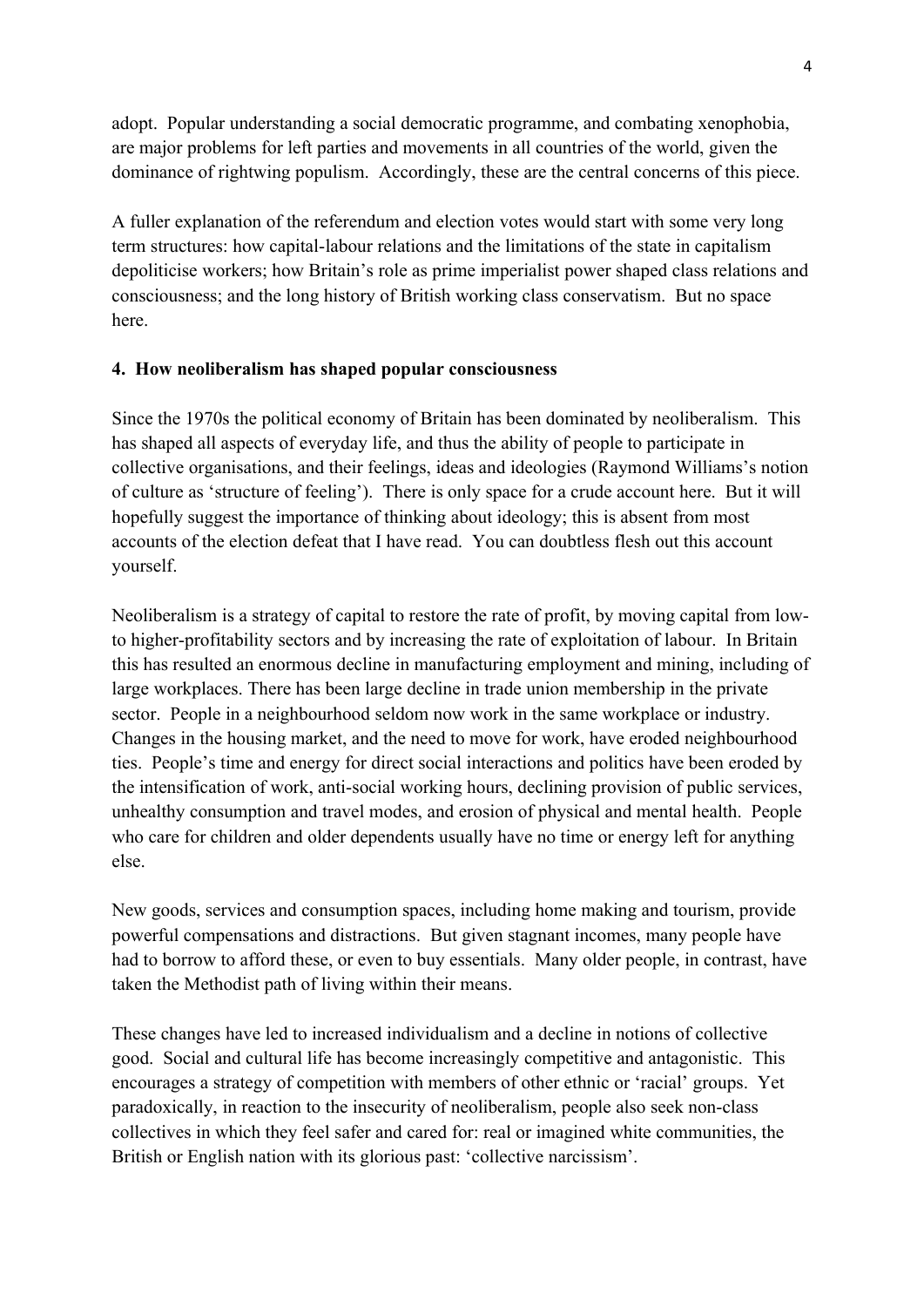The state has become widely discredited as a vehicle for economic and social improvement. State intervention into industry and labour markets are seen as ineffective or inefficient. Most people have become convinced the only way to revive private investment is cuts in business taxes and cuts to spending on services and benefits. There is little understanding of how the modern capitalist economy (here Britain, the EU) relies on durable cooperations between firms, labour and the state, as emphasised by Keynesianism. Thus neoliberal ideas have become increasingly dominant in the population (Elliott, 2019).

Perceptions of parliamentary politics and politicians have changed. Chronic economic failure has led to the view that politicians are useless and mendacious. People look to 'strong, decisive' individuals to 'sort things out' - party leaders rather than governments and parties; paradoxically, while all politicians are discredited, one politician comes to be regarded as the saviour.

The nature of social and political discourse and conversations have changed. Sound bites and isolated facts (whether true or false) dominate, something amplified by the social media, reinforcing the empiricism characteristic of capitalist society. Sustained, substantial and deep discussion of social processes, particularly of the economy and economic policy, are squeezed out. People are anyway constantly distracted by their screens.

These aspects of consciousness indicate that austerity does not necessarily result in anticapitalist consciousness; the opposite may be the case, particularly if there is weak *collective*  resistance. This explains why in 1935, in the depths of the depression, the Conservatives gained their largest ever majority. The rest of this article will explore how these popular ideas have been the foundation for political events since 2015.

### **5. The inheritance of New Labour**

The record of New Labour in office 1997-2010 produced increasing disenchantment with the party. Aside from some improvements to public services (Sure Start, nurseries) and introduction of a (low and unpoliced) minimum wage, the government pursued a neoliberal path. It was hostile to the trade unions and workers' struggles, and left Thatcher's anti-union laws intact. It did not reverse the huge rise in inequality under the Conservatives. It practiced repressive policing of protests and demonstrations. Its industrial strategy privileged the City of London and media and cultural industries: its Regional Development Agencies were too weak to prevent the decline in manufacturing. It used PFIs for new public sector investments, and failed to tackle tax evasion and avoidance; both of these worsened pressures on public spending. The government's bail out of the banks after the 2008 crash was not blamed on the financial system; Cameron was therefore able to blame the government debt on 'Labour's extravagance', with lasting effects on people's view of Labour.

In opposition in 2010-5 Miliband pursued austerity-lite, thus providing no alternative to neoliberalism. He instructed his MPs to abstain on the Universal Credit bill so as not to be seen as siding with benefit scroungers. When the demolition of local government, corruptly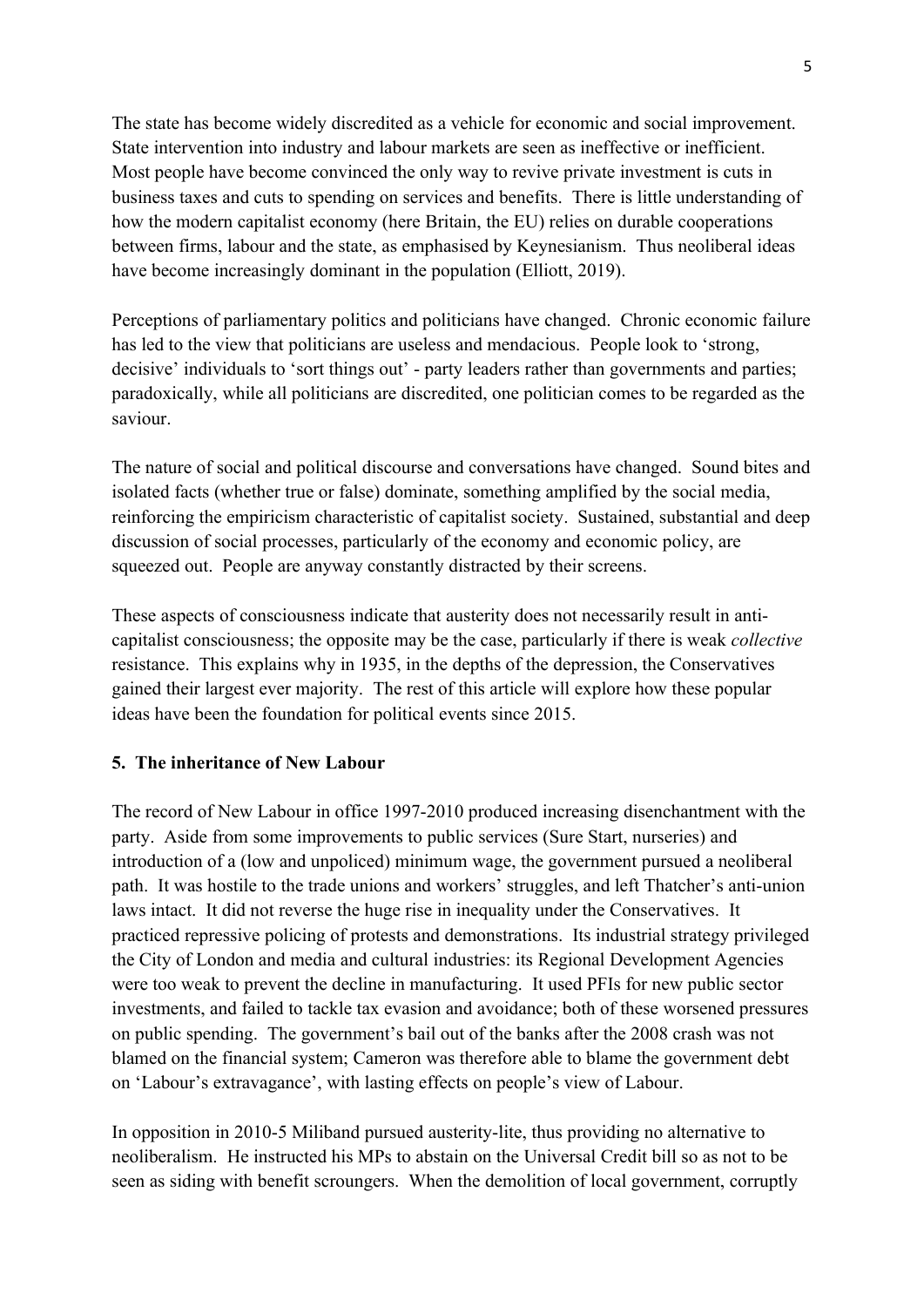targeted on Labour authorities, began in 2010, the party failed to organise any coordinated resistance; Labour councils therefore became seen as purveyors of cuts. Thus the Labour leadership from 1997 to 2005 reinforced neoliberal ideas and failed to develop social democratic and collectivist ideas.

The party itself was increasingly tightly controlled from the centre. Blairite London apparachiks were parachuted into Labour seats in the Midlands and the North, where they generally had little interaction with the voters. Disenchantment with Labour was reflected in declining election votes from 1997 to 2010 (Chakrabortty, 2019b). This was the difficult starting point for Corbyn's renewal.

### **6. The offensive of the far right from 2015 to 2020**

The offensive of the far right from 2015 to 2020, via the 2016 referendum, its takeover of the Tory party, and its victory in the 2019 general election, is a new stage in the neoliberal 'class war from above'. As we have seen, Cameron and Osborne in 2010-5 ratcheted up exploitation and austerity, freed capital from constraints, and promoted xenophobia and racism; but the Tory Right wished to go further on all these fronts. Its project has had two linked aspects (see further Gough, 2019).

#### (i) Brexit for capital

The Tory Right has opposed Britain's EC/EU membership since the 1970s, disliking its social democratic aspects. The base of the Tory Right has been in finance, property and imperial corporations operating overseas, rather than in manufacturing (reflecting a longstanding split within British capital).

For the far right Brexit is intended to abolish legal and political constraints protecting ecosystems, workers in the workplace, and consumption. It avoids the moves by the EU towards increased coordination of corporate taxation; clamp down on tax havens (including Britain and its overseas dependencies); and increased regulation of banking. It ends Britain's net contribution to the EU budget. Note that ending immigration from the EU is *not* an aim of the far right.

Brexit is, however, contradictory for capital. Exit from the Customs Union will severely undermine manufacturing and farming within Britain, and possibly some sectors of finance. The car industry, for example, is completely dependent on just-in-time imports from the continent and exports to the EU. (Ironically, this structure was created by Thatcher, who offered foreign-owned transnationals access to the EU market, using a relatively cheap and numerically-flexible workforce.) The representative bodies of capital have protested, but these protests have (so far) been ignored by the Tory Right. My interpretation is that (i) much British-owned or headquartered capital does not produce within Britain but operates abroad outside the EU, and is therefore indifferent to EU membership: speculative finance, fossil fuels and mining, large scale construction, imperial agricultural corporations. (ii)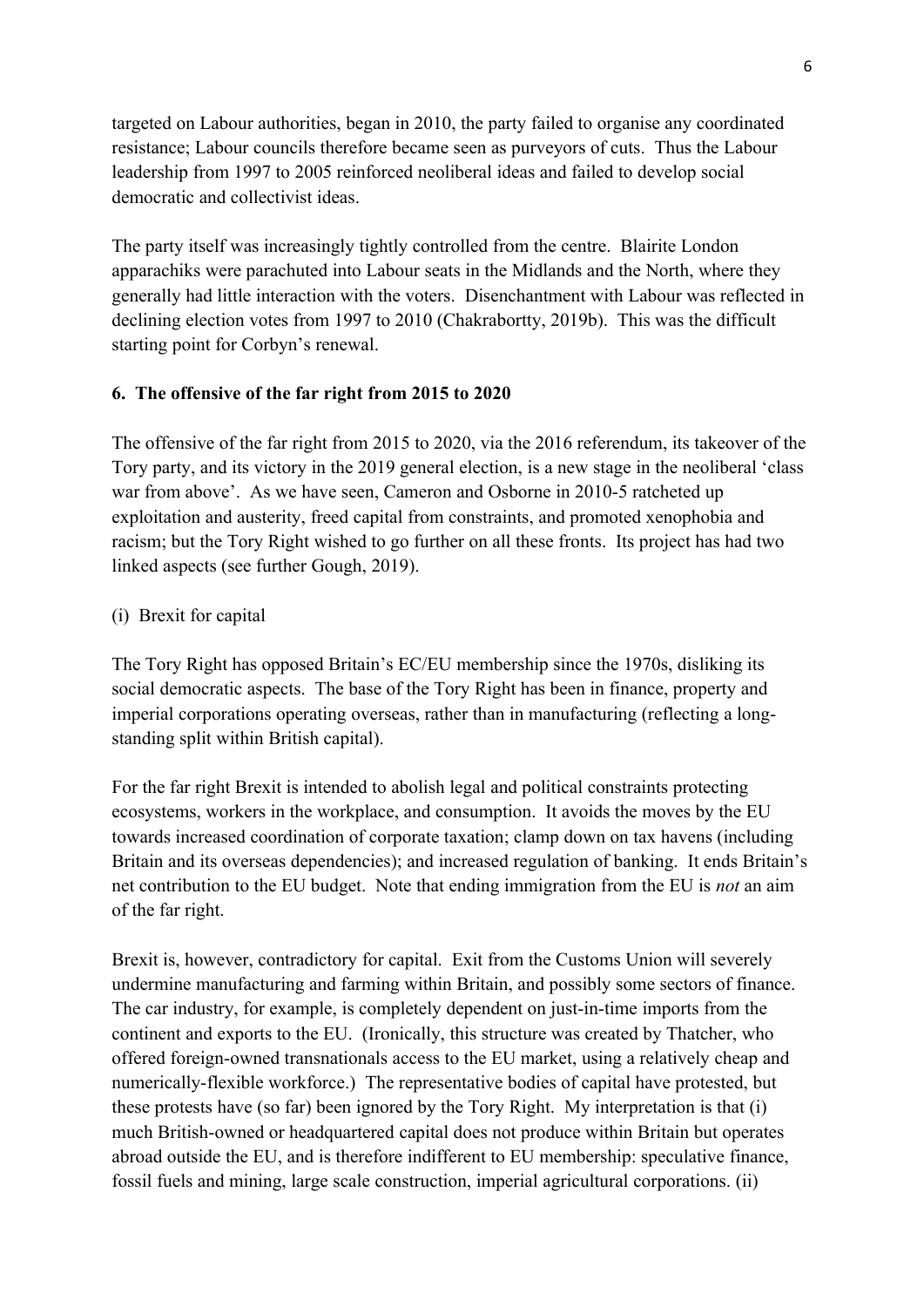Manufacturing within Britain is carried out overwhelmingly by transnational corporations, which already have other manufacturing sites within the EU, and the same is true for the retail banks. Transfer of production from Britain to the EU is therefore not too difficult. Opposition from capital to the Brexiteers has therefore been muted (see further Gough, 2019).

## (ii) Winning working class support for Brexit, and hence for neoliberalism

The Brexiteers could not win popular support by presenting its real aims. Learning from Thatcher's war in the Falklands, they have therefore used xenophobia and nationalism. The Leave campaign made two promises: end immigration from the EU (and implicitly from elsewhere); and end meddling by the Brussels 'bureaucrats' in British affairs – 'take back control'. From the Leave campaign through to the 2019 election, negotiations with Brussels were presented as a war against an enemy; MPs who tried to soften the withdrawal agreement were accordingly 'traitors'. The tendency of neoliberal life to reinforce British nationalism (section 4) was weaponised. During the election campaign, the Brexit party produced an ad: picture of Merkel, waving, arm raised; 'We didn't win two world wars to be dictated to by a Kraut'.

These messages were stunningly successful. They powered the Leave vote in 2016, and the Tories' election campaign in 2019 centred on 'get Brexit done'. But these ideas are not a product of rightwing propaganda alone: they arise spontaneously through *workers' daily life in a capitalist society*, particularly in a period of economic stagnation and neoliberalism. This is analysed in the next section.

## **7. Why people voted Leave in 2016**

As many people have observed, the form of the referendum campaign was woefully inadequate for a rational debate. The economic relationship of Britain to the EU, and the institutions and policies of the EU, are enormously complex, and the vast majority of people had no prior knowledge and understanding of them. Most Leavers *and* Remainers therefore voted on the basis of a single aspect which they (thought they) understood. In contrast, the referenda on abortion and equal marriage in Ireland used citizens' fora to discuss the issues in depth. This would have been an improvement - though the fora would have had to run for long periods to adequately tackle the issues.

A second major problem was that there were only two options in the ballot. Almost no one was aware that there were many different possibilities for Britain's relationship with the EU after Brexit (varieties of soft, hard, and no deal).

In the referendum, there were two main reasons for voting Leave, each with important differentiations (see Gough, 2017). These derive from the ideologies developed by neoliberalism (section 4).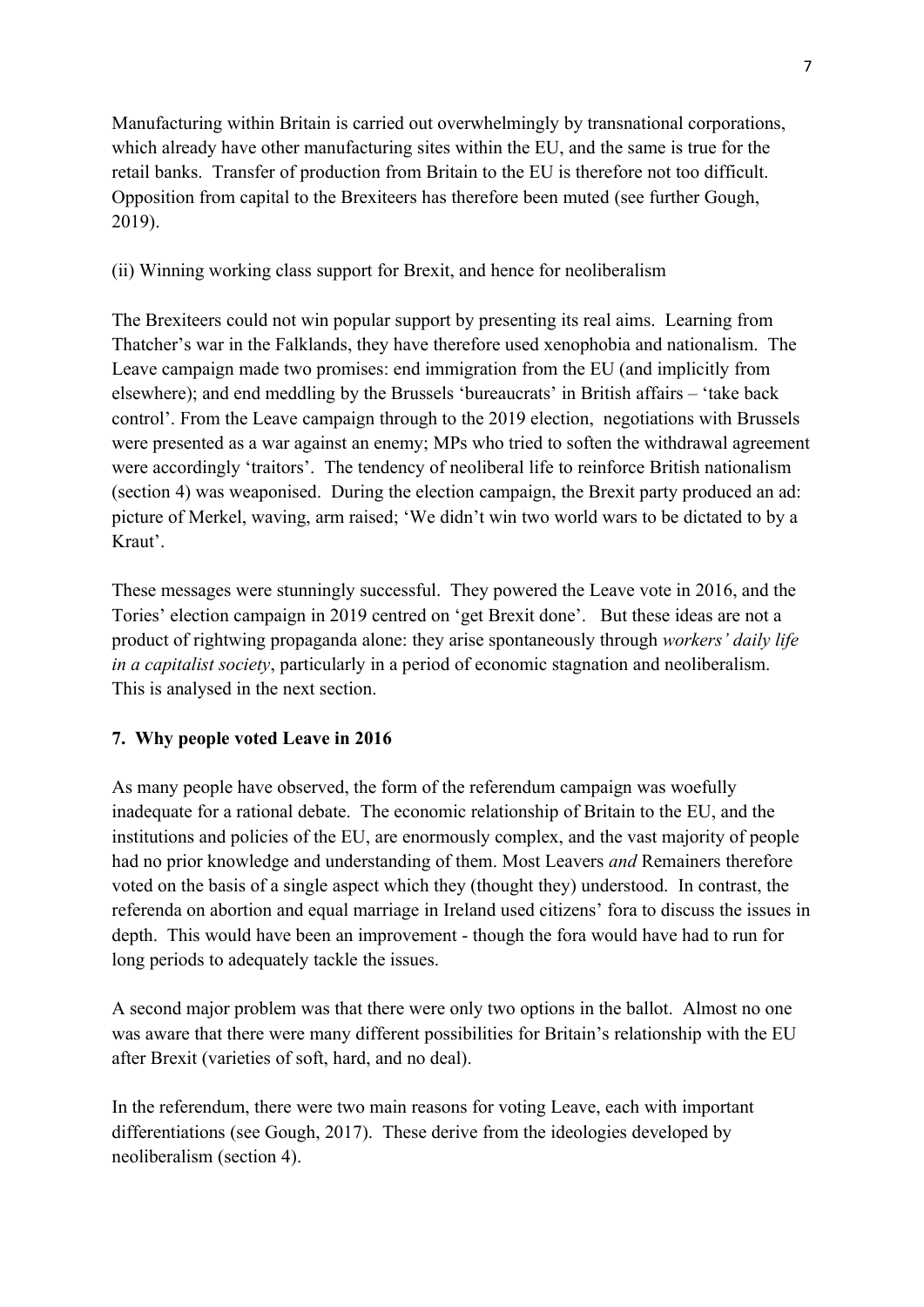#### (i) Xenophobia

This took two forms:-

(a) Material: 'immigrants' seen as competitors for jobs, services and housing. Neoliberalism, and apparent impossibility of social democracy, meant that jobs, housing and public services are fixed by 'markets'. Workers have to compete for them. For British-born people, whether white or BME, an 'obvious' form of this competition is to attempt to exclude 'immigrants'. In some localities, this inter-ethnic competition is visible in employment, housing and use of public services.

(b) Symbolic: Neoliberal deprivations can make people yearn for strong neighbourhood ties. For many older, British-born people, this puts a high value on white community ('collective narcissism'). This can be a nostalgic, rose-tinted memory. Immigrant cultures symbolically threaten this.

I hypothesise that these feelings were strongly differentiated by age group and type of locality:-

*Large cities.* In these, the competition for jobs, housing and public services between Britishborn people and 'immigrants' is not *visible* because the numbers of jobs, housing units and public service units are very large and spread across the city, and geographical linkages between residence and work are complex. The large cities largely voted Remain.

*Large and medium towns and rural districts with large BME populations.* e.g. South Lancashire, West Yorkshire, Leicester, Luton, Dagenham. Have had large BME populations since the 1960s. Employment, residential areas and social life now strongly divided by ethnicity. White working class people are likely to resent BME people for both material and symbolic reasons. Agricultural areas in East Anglia with large Eastern European populations are similar. All these towns/ districts voted strongly for Leave.

*De-industrialised small towns, former coal fields, and rural areas in the Midlands, North and Wales.* Very small number of BME and Eastern Europeans; the populations are overwhelmingly British-born and white. These localities are poor because the working class jobs have disappeared and young people have moved out; large numbers over 50 and retired. Anti-immigrant feeling is largely for symbolic reasons.

These differences in xenophobia by locality were also enormously important in the 2019 election.

#### (ii) Anti-state ideology

Neoliberalism has developed the popular view that the state, at whatever spatial scale, is ineffective in meeting people's material needs, and is in certain ways tyrannical, particularly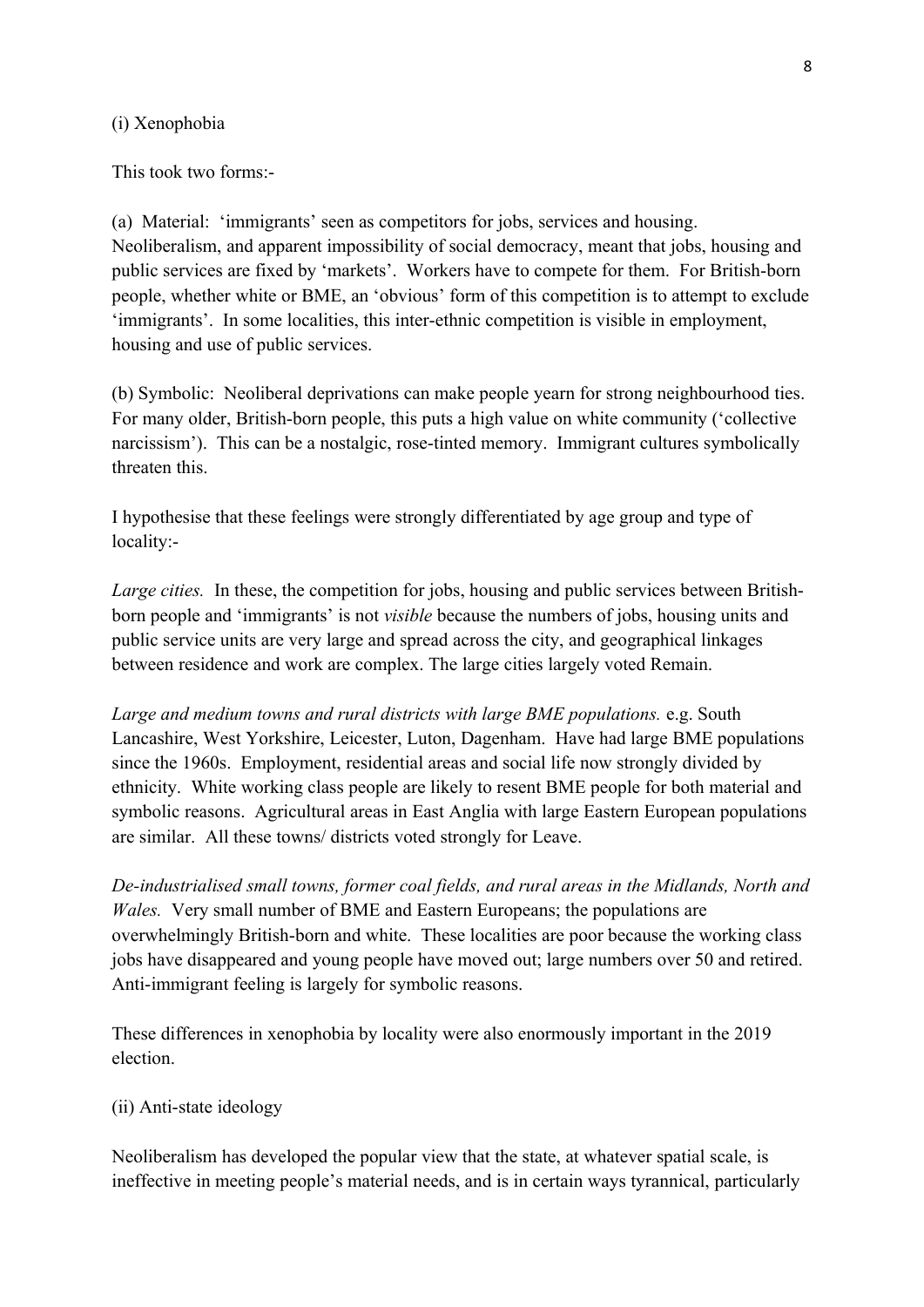in its taxation and 'bureaucracy'. Given the opportunity to decide whether to have a certain level of the state (here, the EU), people may then vote not to have it. For older people, this may be reinforced by British nationalism versus the EU 'controlled by Germans'.

To counter these views the Remain campaign, including the Labour Party, and backed by business organisations, argued, correctly, that leaving the EU would have bad consequences for investment and jobs within Britain. The Leave campaign claimed, falsely, that trade with the EU could quickly be replaced by new trade agreements with non-EU states.

The Remainers' dire predictions were not believed ('Project Fear') because they were not *understood*. The great majority of people are ignorant of the economic structures of the EU: the Customs Union, the Single Market, EU agricultural, industrial and regional policies, and EU industrial-technical collaborations. Underlying this: most people do not understand the economic geography of modern capitalism: economies of scale enabled by concentration of production in space; specialisation of production by workplace, firm and territory; the consequent international division of labour; thus trade in inputs and final products in manufacturing and some services; the importance of *qualities* of goods as distinct from price. In consequence, there is no understanding of the importance of the Customs Union.

Underlying this ignorance of economic geography: in capitalism, working class people (the 90%) have no say in decisions on investment and production, and therefore no practical knowledge of them; economic knowledge is limited to the markets in which workers participate day-to-day: jobs, housing, consumer commodities. This is a key part of my argument here. The result was that in 2016 most Leavers, and even many Remainers, had no appreciation of the serious long-term damage that exit from the EU would inflict on investment and employment within Britain, and this remained the case in 2019.

I now consider how the Labour Party campaigned on its policies from after the referendum through to the 2019 election campaign. The party faced acute difficulties because of the ideological inheritance of neoliberalism, popular lack of understanding of the (macro) economy, the referendum result, and the domination of parliamentary politics for over three years by Brexit. These were compounded by the issue of Corbyn's leadership.

### **8. Presentation of Labour's economic and social programme**

Labour's programme offered some substantial benefits to firms producing in Britain: the National and Regional Development Banks; increased building work; regulations benefiting small business; improved worker training. But business disliked increases in corporate taxation, democratisation of corporate governance, state ownership of utilities and phasing out of PFIs, and so offered little support.

However, to the 90%, the programme offered very substantial material benefits, dignity in employment, the home and service use, and potential for active involvement and empowerment in economic and social life. But we have seen that in capitalism people are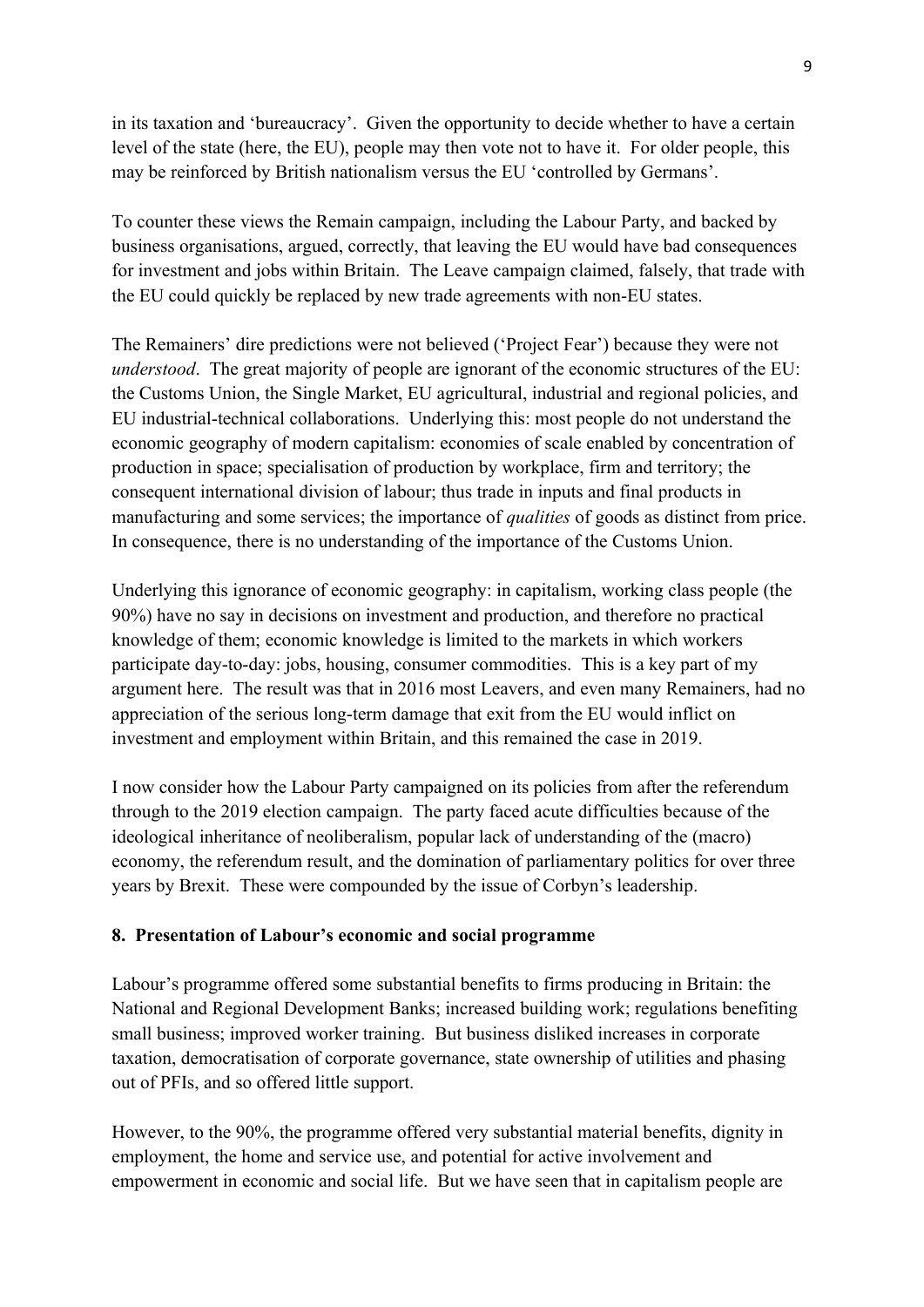systematically ignorant of macro economics, and that 45 years of neoliberalism have discredited social democratic policies, posing a massive task for Labour.

The difficulty of this task, however, varied considerably by policy area: some are easier to understand than others; some conflict with neoliberal ideas more than others; some require understanding and knowledge of the meso- or macro-economy, some not; in some the benefits are immediate, in others indirect. Notable are:-

\* labour market policies: easy to understand, but subject to objection that they will harm business.

\* policies to increase productive investment: requires knowledge of patterns of investment and productivity, which very few have.

\* nationalisation of utilities: a popular policy. Everyone has experience of poor services. But use of profits and investment under private and public ownership not well understood. Subject to objection from older people that nationalised services had their failings.

\* new distinction between revenue and investment spending, funded respectively by taxation and borrowing: a crucial part of the programme, but hardly anyone understands it.

\* increased taxation of corporations and the rich: media coverage has always presented all taxes as the same (bad), with no distinction between business and people. Many people therefore assumed that Labour's tax rises would fall on them. This may have been particularly strong among the retired on fixed incomes. This was the biggest single problem in communicating Labour's programme.

\* increased taxes on business: diversity of mechanisms confusing. Some open to neoliberal objections. Increased taxes on the rich: popular.

\* spending on public services: an easy sell. Spending on benefits: 'deserving/ undeserving' problem. Spending on free services: problem of whether beneficiaries really need it; envy. \* increased borrowing for investment: at very low interest rates, this was a pretty easy sell, though some neoliberal objections retained credibility.

\* council house building and regulation of private renting: outcomes popular, but some have objections on economics of supply. Council renting rather than owner occupation conflicts with a deeply established cultural preference.

Despite the popularity of some policies, the lack of understanding of economic mechanisms, and neoliberal objections, meant that Labour had a hard sell. This could not conceivably be done during an election campaign. It should have begun in earnest in 2016. But through what media and fora? I return to this problem in the conclusion.

We can hypothesise that the appeal of the programme was sharply differentiated by age. Some differences already mentioned. Younger adults would benefit from the reformed labour market, housing policies, and university fee abolition; probably greater supporters of the Green New Deal. In contrast, people over 50 in employment may not expect that it will improve before retirement. People over 50 including the retired likely to have settled housing. Older people more likely to have the Methodist attitude of living modestly, resenting hand-outs to the undeserving, and seeing government borrowing as contradicting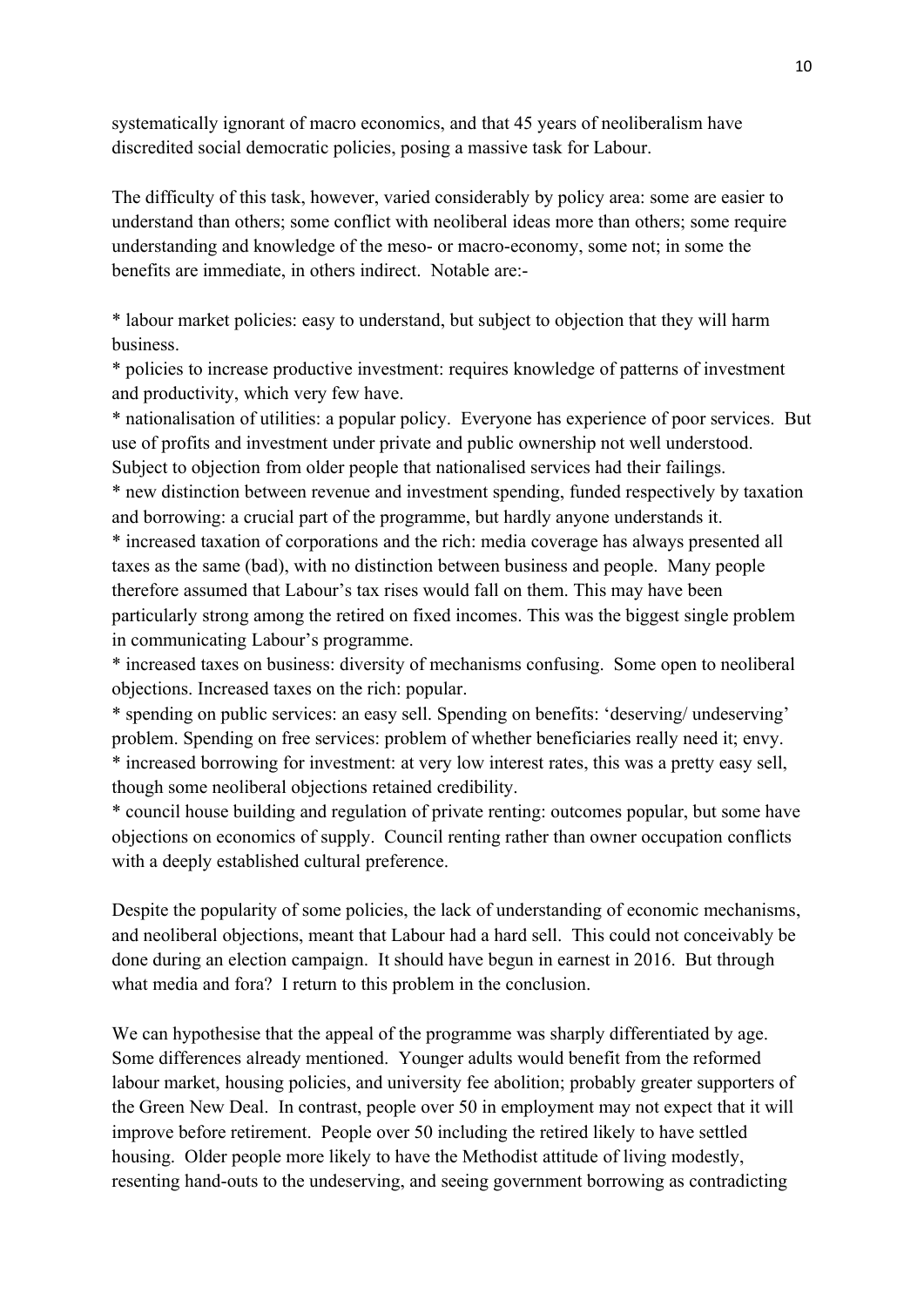their belief in saving. For older people, the main benefit of Labour's programme would be in the NHS and social care, but this appears to have been overriden by fear of taxation. These differences by age reflected in the 2017 election, where Labour's huge surge in popularity was centred on younger voters, and dramatically in the 2019 election (section 1).

The problem of convincing (especially older) people of Labour's economic programme was made worse by the party's election campaign. Lack of a compelling slogan and concise presentation of main policies; lack of a dossier on the Conservatives' and Johnson's record, and lack of attack on this record; reliance on attacking government's hypothetical deal with the US; lack of focus on the planned taxation of capital and the rich (perhaps the major single failing of the campaign); no explanation of the overall spending plan, instead a spaced succession of promises, therefore appearing profligate; the carefully planned balance of tax and spend upended by an extra £56bn to women's pensions; the financial planning of utility nationalisations upended by the free high-speed broadband promise. This produced scepticism about the feasibility of Labour's programme, and weakened the positive reasons that people might vote Labour (see section 2). A symptom: opinion polls showed that the Tories were 'more trusted' with the NHS than Labour; this can only have been due to voters believing that Labour's programme was *not feasible.*

#### **9. Labour's ecological programme**

In the last two years or so, multiple ecological disasters worldwide, the school strikes and Extinction Rebellion have effected a large shift in public opinion in Britain on the climate emergency. This doesn't seem to have changed personal decisions (SUVs, air holidays,...) much as yet. But it should have produced more support for collective solutions such as Labour's Green New Deal. Reinforced by the Tories' atrocious ecological record and evident indifference during the election campaign. Likely to have been a stronger motivation for younger rather than older voters.

#### **10. Labour's stance on Brexit**

In the 'debate' before the referendum, Labour argued for Remain on the basis of its economic necessity. Corbyn attempted to deal with the xenophobia which was inclining people to vote Leave by arguing that the problem of immigration was due to poor wages and conditions, weak unions, and a lack of effective policing of employment law (minimum wage, etc), all of which a Labour government would ameliorate.<sup>1</sup>

The result of the referendum posed an unavoidable dilemma for Labour. The six most strongly Remain seats had Labour MPs, as did the six most strongly Leave seats. The majority for Leave was very narrow, and the Leave campaign was known to have cheated in various ways. The leadership could have continued to argue for Remain. But it decided to support Brexit while remaining in the Customs Union and with a close relationship to the Single Market (free movement of people and capital), thus also avoiding a new divide on the border in Ireland. This was motivated by a desire to avoid arguing with Leave voters about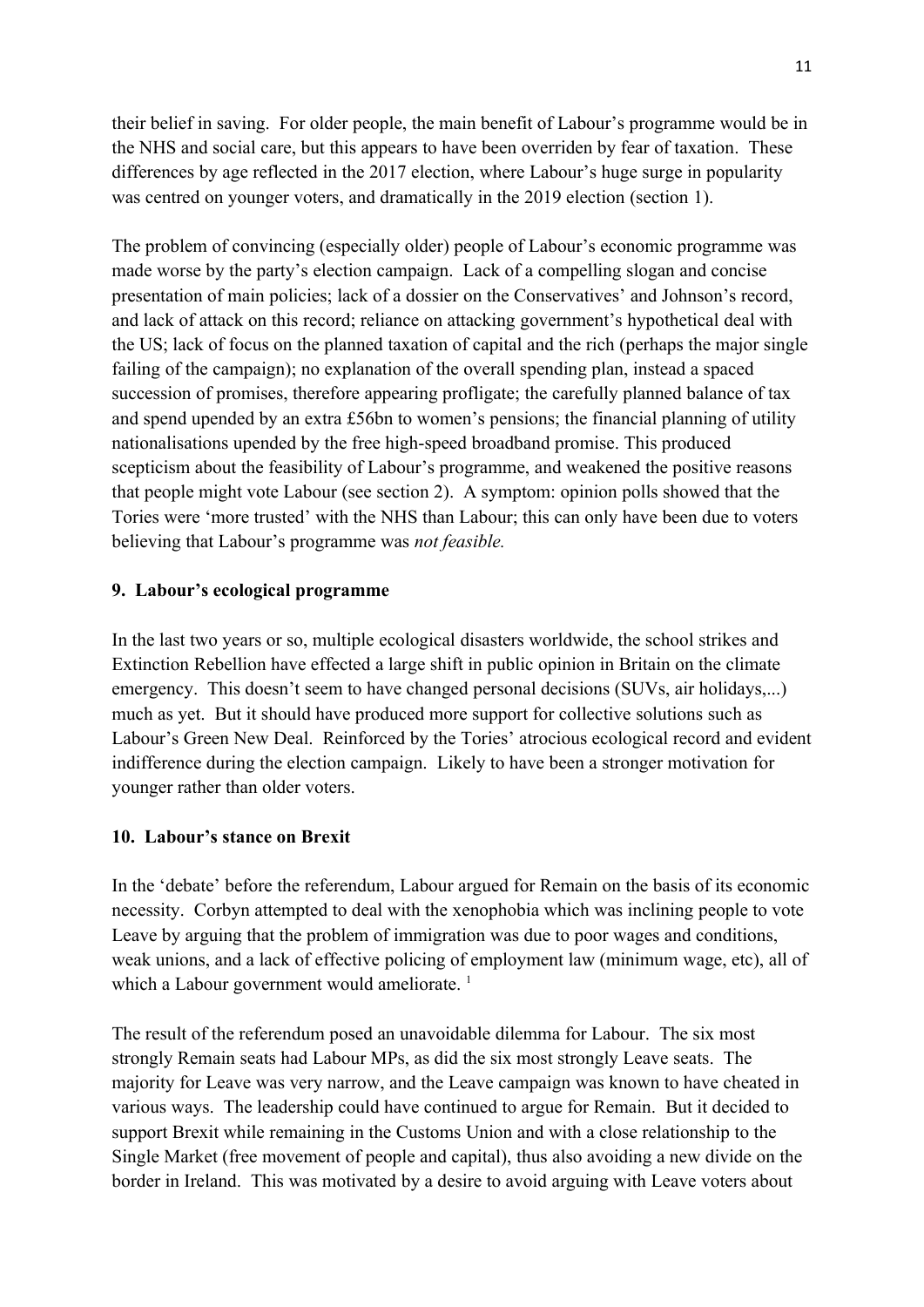the legitimacy of the referendum; Leavers' votes in the 2019 election suggest the wisdom of this stance.<sup>2</sup> The key point is that Labour's dilemma, right up to the election, did *not* mainly lie in the Remain/ Leave split among its base, but in (a) the strength of Leave voters' belief that the main issue was immigration, and (b) the weak understanding amongst all voters of the dire consequences of leaving the Customs Union (sections 6 and 7).

With a policy *either* of Remain or soft Brexit, Labour had a huge task of explaining the logic of its policy: to save production in Britain from collapse. Over three years, Labour in parliament, alongside other parties, attempted to get May to incorporate at least part of its policy into the withdrawal agreement, unsuccessfully. But there was no systematic campaign to change public understanding of the economic effects of hard Brexit or no deal. An effective tactic could have been a collaborative campaign between Unite, the GMB and Labour to 'save the car industry'. Because of the likelihood of a hard Brexit, in 2018-9 all the major car companies delayed or cancelled investment plans, cut production, or switched investment in new lines to the continent. Here was a dramatic, concrete demonstration of the importance of staying in the Customs Union. Events outside or around the factories could have had media impact. But this didn't happen, presumably because the union leaderships have been passive since the 2008 crash, Unite's opposition to Remain, and the Labour leadership focusing on parliament.

In September 2019 Labour conference voted for a new stance on Brexit, a compromise agreed between Remainers and Leavers: elect a Labour government, negotiate a better withdrawal agreement (i.e. Labour's existing policy on the Customs Union and Single Market), then hold a referendum to decide between this Brexit and Remain, allowing Labour MPs to campaign for either, with Corbyn not declaring his opinion. We do not know how many Remainers voted for Labour as a result of this change, who would not otherwise have done (I suspect not a large number). But we do know that for many people in Leave seats this was *the major* reason for not voting Labour (section 1). The proposed second referendum was seen as Labour abandoning its commitment to Brexit. Over three years people's reasons for voting for Brexit remained largely unchallenged. Moreover, the vote for Brexit became a thing in itself, independent of its original motivations or content. This was the only time that voters had been consulted on such a major issue, so disregarding their view was insulting. Moreover, Brexit embodied British national pride, so reversing it was unpatriotic. The depth of this feeling was evidently not appreciated by Remainer MPs and party members in London and the south. Trickett and Lavery, two Northern MPs, warned on this, but their 36 page document was ignored by the leadership (Stewart, 2019). The change in stance on the EU was a major mistake.

#### **11. The Corbyn factor**

Neoliberalism has produced a hugely increased emphasis on the qualities of party leaders (section 4); elections have become quasi-presidential. We have seen that strongly negative views of Corbyn were important in the election. This was not a product of Corbyn's individual characteristics, but constructed by the political circumstances. We should also see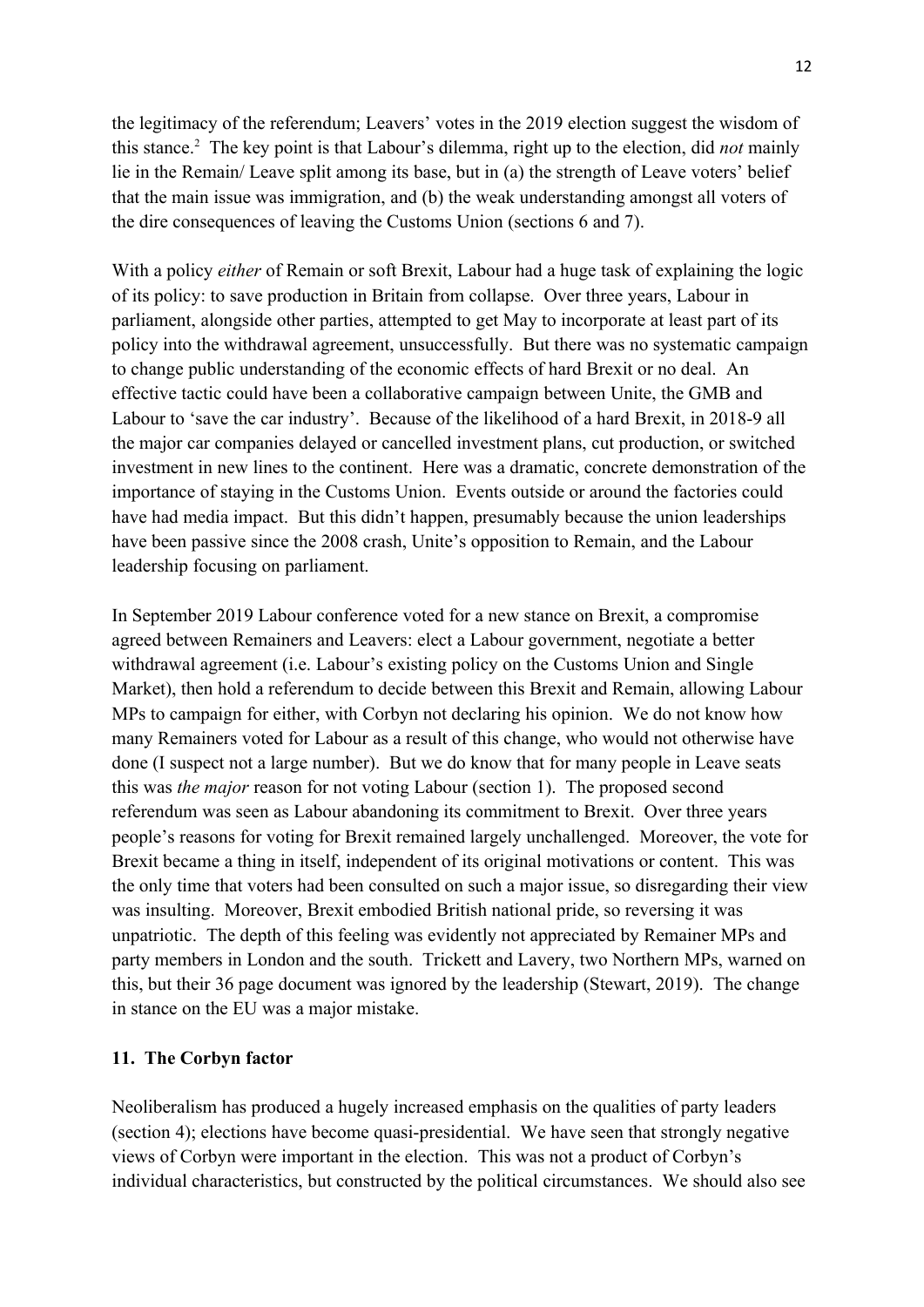it as a comparison with the popular and charismatic Johnson. The negative view of Corbyn seems to have arisen from:-

(i) Labour's position on the EU changing from Remain to soft Brexit in 2016 and to a second referendum in 2019. This made Corbyn appear indecisive and weak. In contrast, from 2015 Johnson stuck to his hard Brexit position. Corbyn's handling of anti-semitic statements by Labour members was seen as weak leadership, even by people who did not believe him to be anti-semitic. The continuous undermining of Corbyn by Blairite MPs made him appear weak – 'he can't even control his own party', whereas Johnson has been completely ruthless with MPs who differed from him.

(ii) The Tories' massive social media attack on Corbyn certainly told lies about his lack of patriotism (e.g. that he is a member of Hamas). But it is true that he has a long history of opposing British imperialism (Ireland, the Middle East); he has sometimes been critical of actions by British soldiers; and the manifesto has some anti-imperialist policies. Opposition to British imperialism has been weak in the working class over centuries; neoliberalism has led to increasing pride in Britain, particularly among older people (section 4); and the Brexiteers have mobilised British nationalism, including military themes (section 6). It was practically impossible in the election campaign, or even in the years before, for Labour to win voters to anti-imperialism: not enough communication bandwidth. It was therefore easy to portray Corbyn as unpatriotic, a hater of Britain, a supporter of terrorism.

(iii) Corbyn's debating skills are undoubtedly weak. The campaigning that Corbyn had done all his life was speeches to the converted, very different from debate with the right. This was seen as a further mark of weakness.

(iv) Corbyn's decision to 'go high, not low' in debate with the Tories added to the impression of weakness. (The phrase was taken from Clinton in her contest with Trump: a bad omen.) He refrained from criticising Johnson's record, integrity and grasp of policy. In contrast, Johnson has always thrown slander and lies in his opponents faces, read by many voters as a sign of 'strong leadership' (compare Trump).

(v) Johnson's constructed personality as our mate 'Boris'; as sexually promiscuous, careless about his children, thus macho; as a plain speaking, bar room, politically-incorrect loud mouth; as a shameless liar; and as undertaker of daft, expensive projects, rather than counting against him, were seen by many voters (especially male?) as a sign of his strength as a leader (compare Trump).

Of these aspects, Labour could only feasibly have changed (i) (not changing Brexit positions) and, more directly, (iv). The rest was fate.

## **12. Weaknesses in Labour's campaigning**

From Corbyn's election in 2015, there were weaknesses in the party's campaigning.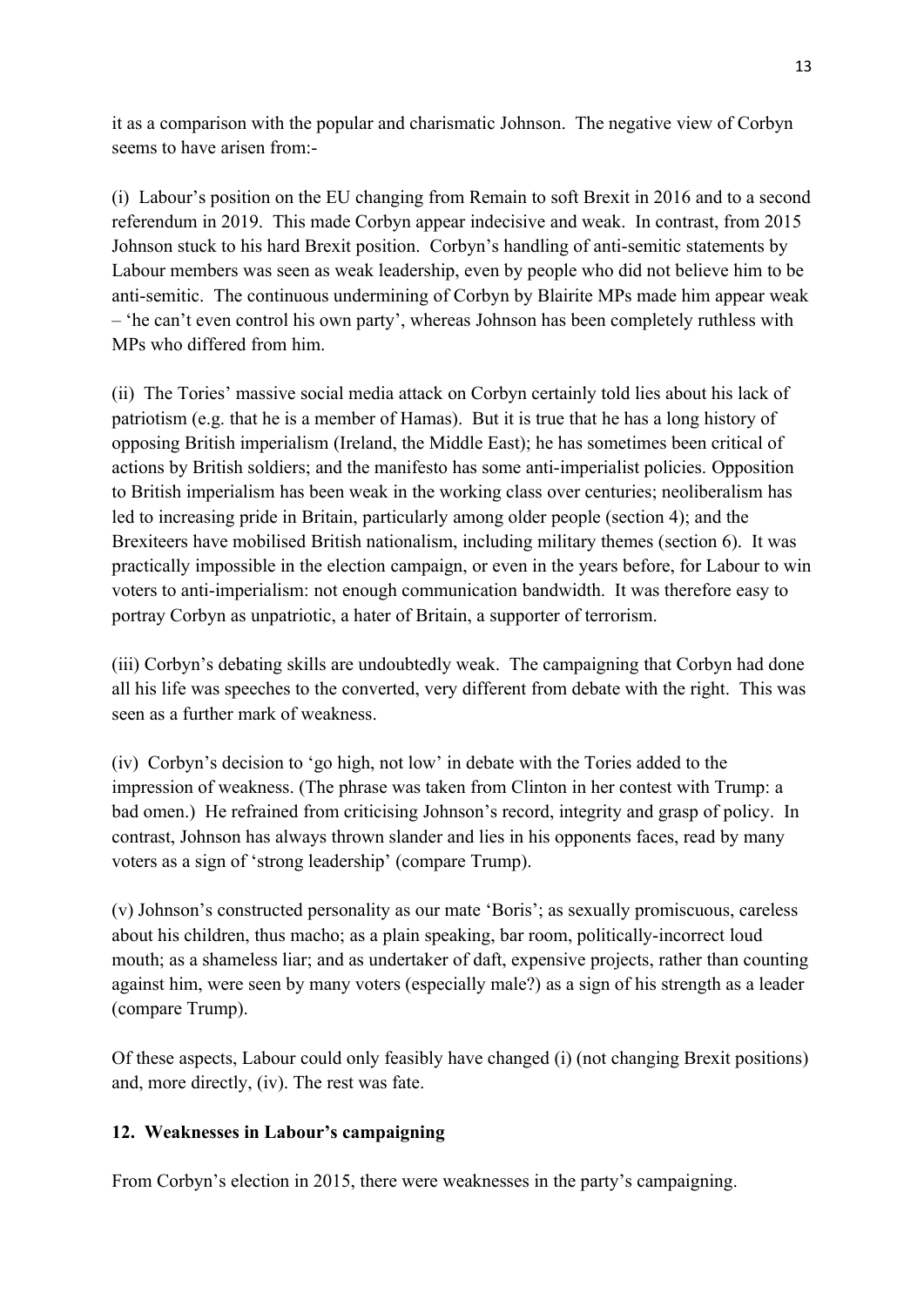\* Over four years, Labour failed many times to use issues in the news to attack the Tories and present Labour's alternative.

\* In campaigning for a soft Brexit, Labour could have been more imaginative and direct (see my example of the vehicle industry, section 8). The Tories are more canny: during the election campaign Johnson visited a factory every day and had his picture taken with 'I love Boris' workers.

\* Labour gave its support to Johnson in October 2019 to call an election, necessary for him to do so. This was foolish. The withdrawal bill had not yet gone through parliament, so Johnson could run the election on 'get Brexit done'. Labour was around 15% behind the Conservatives in the opinion polls, and Corbyn had a rating of –50%. The leadership evidently thought that Labour could repeat its surge in 2017. But that was against May, who had called an election which had no point, and who had none of Johnson's charisma. A deeper problem was that the leadership did not understand the depth of feeling over Brexit among working class voters outside London (section 10), nor the lack of understanding of the party's economic programme (section 8): the London bubble.

## **13. Summarising why Labour lost**

My analysis has attempted to combine large scale and long term processes with consideration of people, and the Conservative and Labour parties, as active subjects. One could summarise the analysis as:-

### *Large scale and very long term processes*

- \* Politics once every five years
- \* The complexion of British capitalism and imperialism over centuries.

### *The last forty years*

\* Changes in the economy, employment, and social life under neoliberalism

\* The social media

\* Consequent change in popular culture (individualistic/ collectivist), understandings of the economy, and political culture

\* The record of the Labour Party under Blair, Brown and Miliband: reinforcement of neoliberal ideology, loss of working class support.

All this framed and constrained –

*Conservative and Labour parties' strategies 2015 – 2019*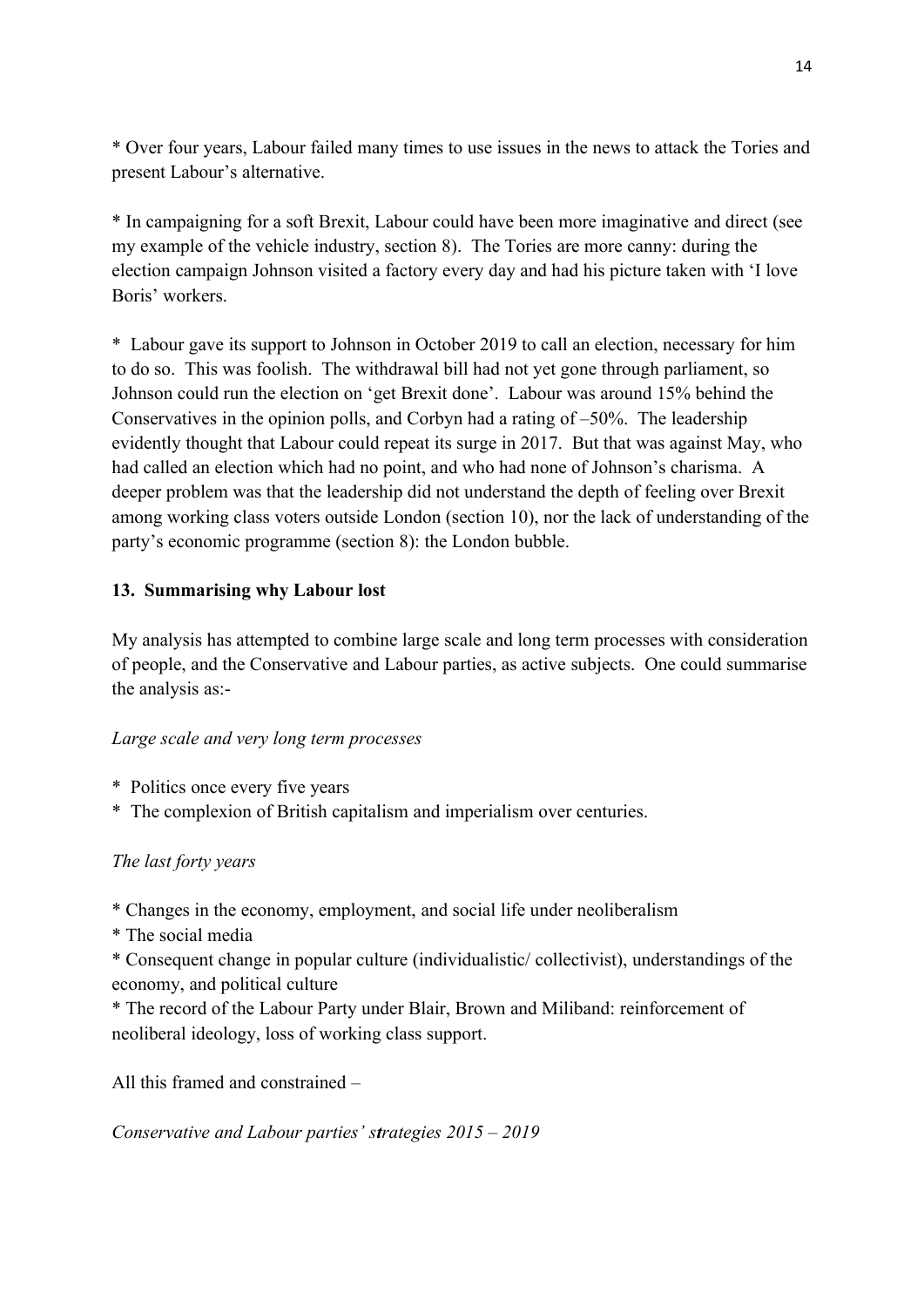The Tory Right launched an offensive to leave the EU and thus deepen neoliberalism and give greater freedom to (some) sections of capital. The ambivalence of many sectors of capital allowed the Right to take over the Tory party. The Brexiteers sought to win support for Brexit from the population by using xenophobia and British/English nationalism, despite these being antithetical to their economic aims. This support drew on people's own experience and interpretation of life under neoliberalism, particularly their understanding of immigration, of the state, and of Britain as a nation and culture. The understanding of immigration was sharply differentiated between cities, racially-mixed towns, and old industrial areas.

Labour was unable to find ways to educate the public on the economic implications of Brexit and different possible future relations with the EU. It was unable to convince a sufficient number of people of the logic and coherence of its economic programme, and that it would not result in tax rises or extra costs for them, and was thus unable to overcome their acceptance of austerity. On these issues, Labour had great success with younger people, and failure with older; and more success in cities than elsewhere. But given the presence of other social democratic parties, and the geographical distribution of votes, the Conservatives nevertheless won the election.

Change in political culture under neoliberalism made a strong party leader important. On this, Johnson scored heavily over Corbyn.

### *Labour's tactics*

Some poor tactical decisions were relatively undetermined by history and circumstance:-

\* The Brexit stance: Probably right to change after the referendum. Probably wrong to change in September 2019.

\* The party's economic programme was not systematically or effectively campaigned for over 2015-9. During the election campaign the party did not make a priority of explaining its tax and borrowing proposals, and so succumbed to the objection 'Where's the money coming from?'. It exacerbated this problem by making additional promises during the campaign, reinforcing the impression that Labour was extravagant.

\* The Labour Party should not have agreed in September 2019 to a general election. Caused mainly by lack of attention to working class opinion outside London.

\* The record of the government since 2010, and of Johnson, were Labour's strongest suit. But Labour's criticism of them, throughout 2015-9 and during the election campaign, was weak. A strong attack would also have helped to ameliorate the public's perception of Corbyn as a leader.

### *Fate: handicaps that Labour could not avoid*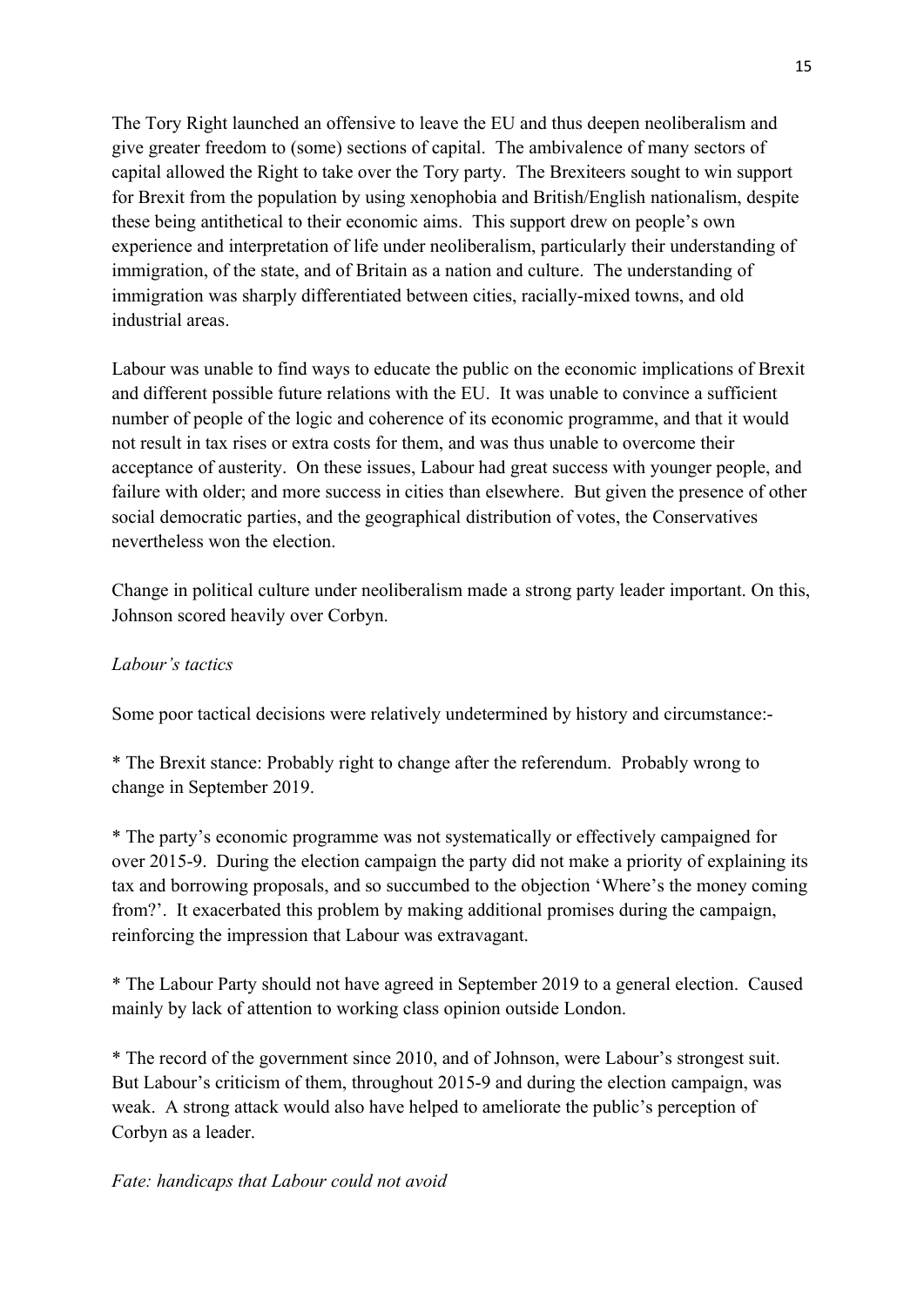Corbyn's anti-imperialism throughout his political life came up against longstanding working-class British nationalism. Given the issues that Labour had to deal with after 2015/6, namely Brexit and its economic programme, it is difficult to see how the party could have overcome this hostility.

During the 2017 general election campaign, Islamic fundamentalists carried out two terrorist attacks in Britain which killed dozens of people; during the 2019 campaign there was another. These may have stimulated fear of 'immigrants', thus reinforcing the Tory's campaign. Each attack stopped political campaigning for a week, significant because in both years Labour was coming from behind and progressively winning more support during the campaign. The attacks therefore harmed Labour's vote, very substantially in 2017, significantly in 2019.

These five levels of analysis are not distinct, separate reasons for Labour's defeat; each had causality, but within the context of the others. No one level led inexorably to the defeat. This shows that the arguments given by the right and centre of the party (section 3) are of zero use in understanding the reasons for Labour's defeat.

## **14. Lessons for social democratic parties**

There are lessons here for social democratic parties in high and medium income countries.

1. The left needs to find more ways of *finding out and understanding* the feelings and views of working people developed through living in neoliberal capitalism, and particularly conservative or reactionary views. The left should not capitulate to these, but they should inform tactics for campaigning and organising.

2. The left in every country has a huge task to explain (a) why (and not just that) the neoliberal economy fails to meet human needs, (b) why nationalist and xenophobic policies of the far right offer no solution, and (c) why a social democratic programme of government would improve things *and is feasible*. This task is extremely difficult because the economic processes involved are hard to understand, and are mystified by the very processes of capitalism itself. It is also because the left lacks effective means of communication with the public, given the domination of the media and social media by the right in most countries. We need to think how to develop new forms of communication and conversation about aspects of the economy, and how this can link into trade union, eco, housing and public services struggles.<sup>3</sup>

3. At the level of tactics, in parliamentary elections the left needs to find ways of simplifying and sloganising its message. One effect of neoliberalism is that people do not want to listen to political discourse; and the rise of the social media has reduced people's attention span and ability to engage with extended and complex arguments. The left needs to permanently educate, especially on economic issues, and a mass left party needs to permanently campaign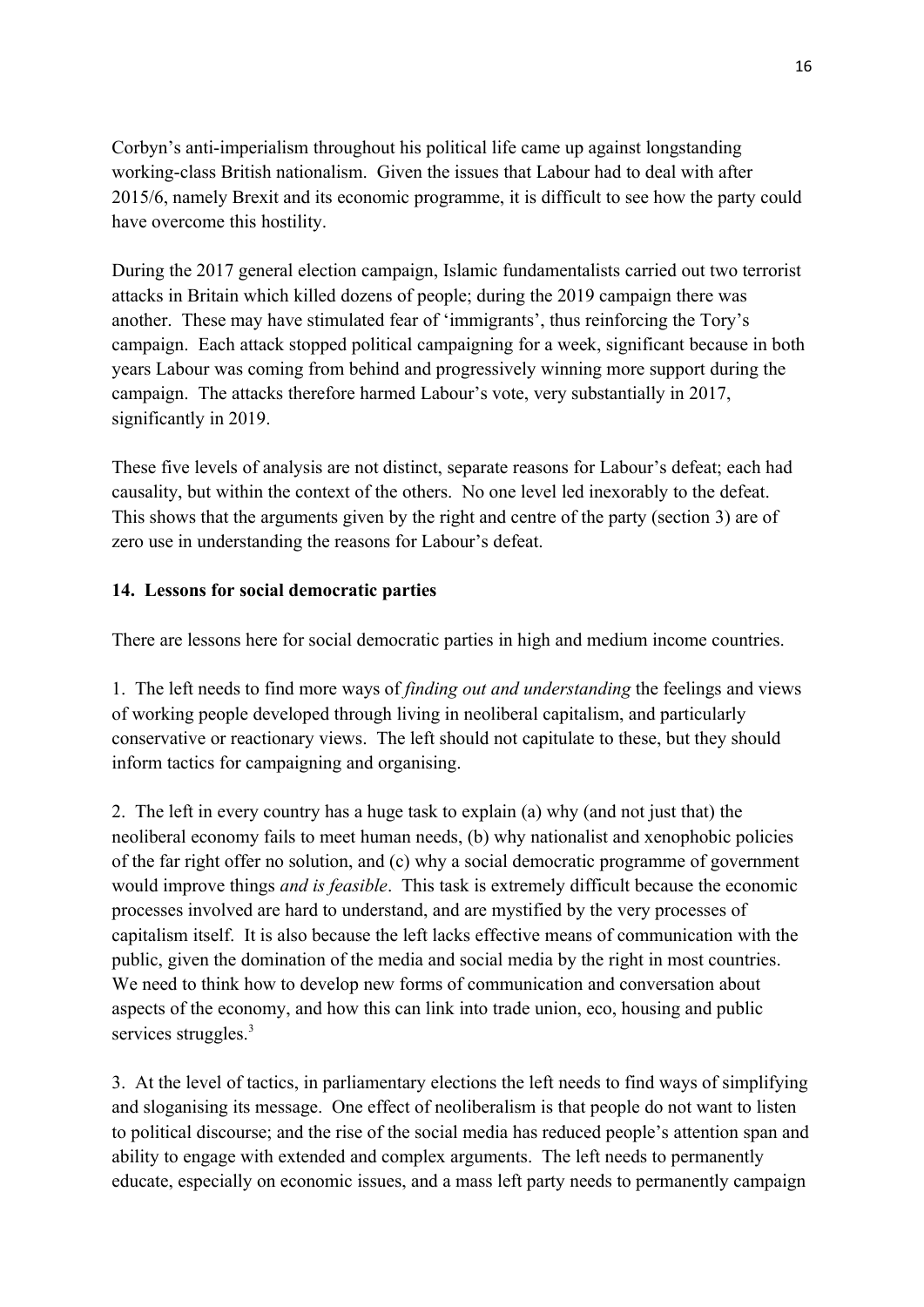on its programme. It needs to attack the opposition head on, to explain the bankruptcy of neoliberalism and dramatise its dysfunctional and cruel results. In an election campaign, it needs a succinct central message (probably embodied in a five-words-or-less slogan), and three or four key arguments, which it then goes all out to convey. Given that the left's arguments are extremely hard to convey, they must be consistent and repeated over and over again.

#### **15. Postscript: Opportunities for the British left in 2020**

In this period of left gloom, it is important to recognise the positives since Corbyn was elected to lead the Labour Party, even in the election itself. We should also understand the multiple contradictions which already threaten to unravel the Tory Right project.

\* The vote for social democratic parties was 40%, within 4% of the Tories. Labour got a majority of the vote of people under 50, and among 18-24 year olds Labour out-polled the Tories by three to one. Half of voters, then, would have preferred a Labour government. This provides a basis for Labour to win greater support for its policies in coming years, and for building struggles against the government and business.

\* From 2015, the Labour Party developed industrial, labour market and fiscal policies which directly challenge neoliberal orthodoxy and set out a feasible plan for government. This strategy was poorly communicated from 2016 onwards and badly presented during the election campaign. But Labour's manifesto, together with its costing in the Grey Book, provides an example of how a social democratic government of a high-income country might roll back neoliberalism. The Labour Party can and should now resource a long term campaign of education, through multiple media and spaces, and in association with trade union and community campaigns, to communicate this programme. The government's continuation of austerity will over time expose as insubstantial and illusory the promises it made in the election, giving a stronger audience for Labour's alternative.

\* The Johnson government is replete with contradictions. The project of the Tory Right is to free capital to flow internationally, but has sold itself to the working class on the basis of nationalism. It wishes to continue the unproductive path of the economy, to further worsen wages and conditions, and to further weaken public services, but has sold itself by promising a revival of the national economy. It wishes to intensify the rule of financial capital, but faces opposition from capital and workers in production. The Tories' promise to radically reduce immigration is flatly contradicted by the need of business in Britain for both skilled and non-skilled workers from the EU; yet the government cannot allow substantial immigration without antagonising those who voted Leave and for 'getting Brexit done' precisely to end this immigration. The government's preferred hard Brexit would mean the collapse of manufacturing and farming, which account for 70% of exports, and the removal of much of the City of London to the continent, reducing service exports. The balance of trade, chronically in deficit, will worsen.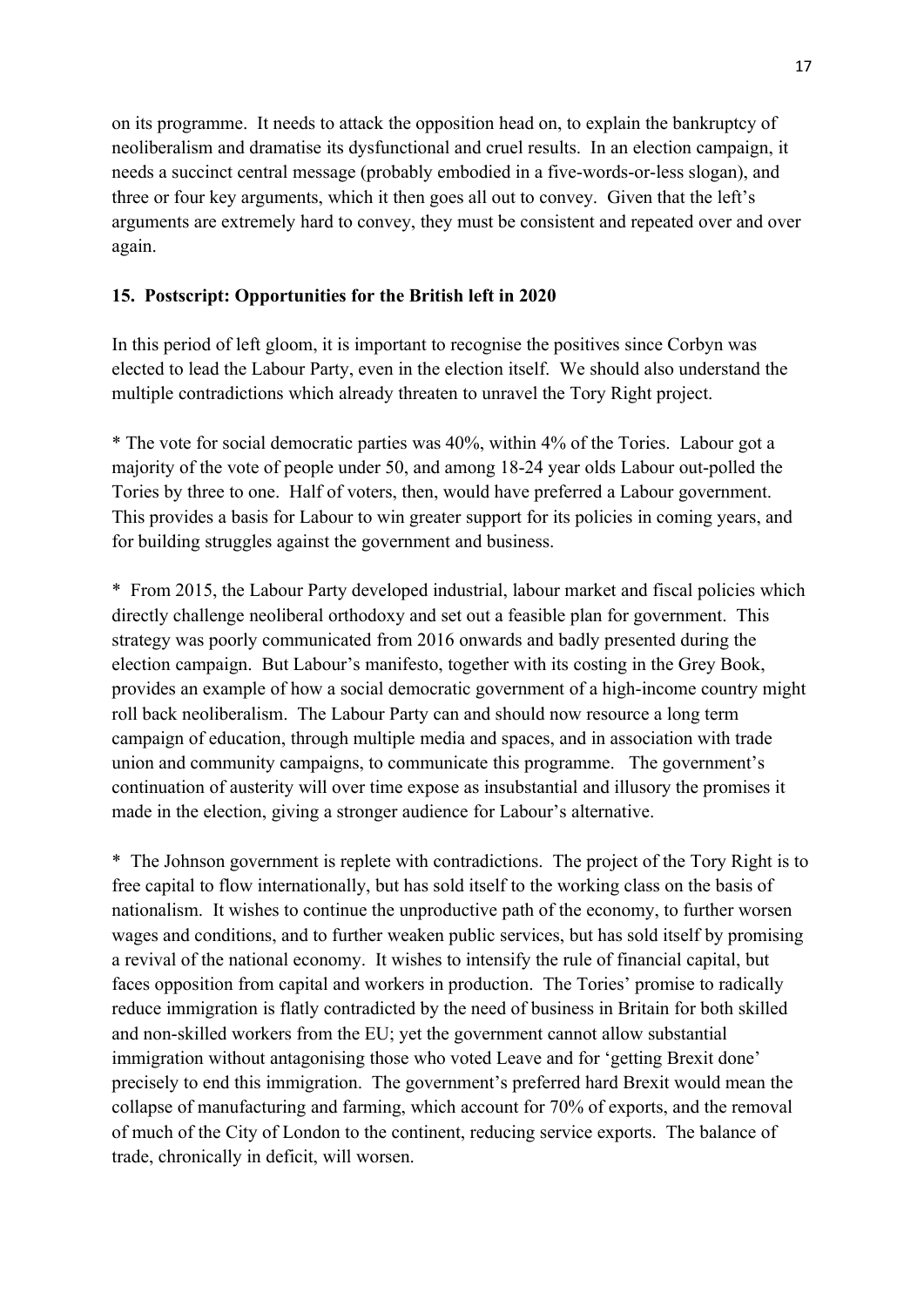\* Brexit is not done: the negotiation of the substance of Britain's future relationship to the EU and to non-EU countries is just beginning. Johnson says that he rules out regulatory alignment with the EU on labour conditions, ecology and state aid. The EU is clear that this rules out free trade with Britain, and 'equivalence' (i.e. right to operate freely in the EU) for the City of London. This gives both a responsibility and an opportunity to the Labour Party to campaign to stay in the Customs Union and have a close relationship to the Single Market, that is, the party's position from 2016 until September 2019. In this, it can ally with the trade unions and other social democratic parties. This campaign could also be supported by sections of capital, which no longer have the excuse of avoiding a Corbyn government; but Labour should not however allow capital to limit its campaign. This campaign can prise open a key contradiction of the Tories.

\* The government's fiscal policy has massive contradictions. Before the election the Tories (Javid) promised to balance the government's books ('current' or revenue spending) by 2022. But he is promising to splash out on goodies for the North and Midlands. These two things can only be achieved by taxing the rich or the corporations; but this will be fiercely resisted by capital and from within his own party. This contradiction resulted in the sacking of Chancellor Javid on 13 February. Labour can use this incoherence to promote its own, coherent, fiscal and economic strategy.

The Labour Party is presently preoccupied with electing a new leadership, and the current leadership is demoralised. But the party and the wider movement can and should go on the offensive.

### **Notes**

1. The allegation that Corbyn did not campaign strongly for Remain is empirically false.

2. The far left in Britain has objected to the EU's neoliberal restrictions on state aid to industry and firms. These are emphasised by left Brexiters. Corbyn shared these criticisms, and this may have inclined him to soft Brexit rather than Remain. Left economists have argued, however, that in practice Britain could have finessed these rules, as other states have repeatedly done.

3. I would like to discuss this with comrades interested in economics education.

### **References**

Chakrabortty, A. (2019a) The truth about Labour leavers: they feel locked out of politics, *The Guardian*, 12 December

Chakrabortty, A. (2019b) This week's meltdown has been building for decades, *The Guardian*, 14 December